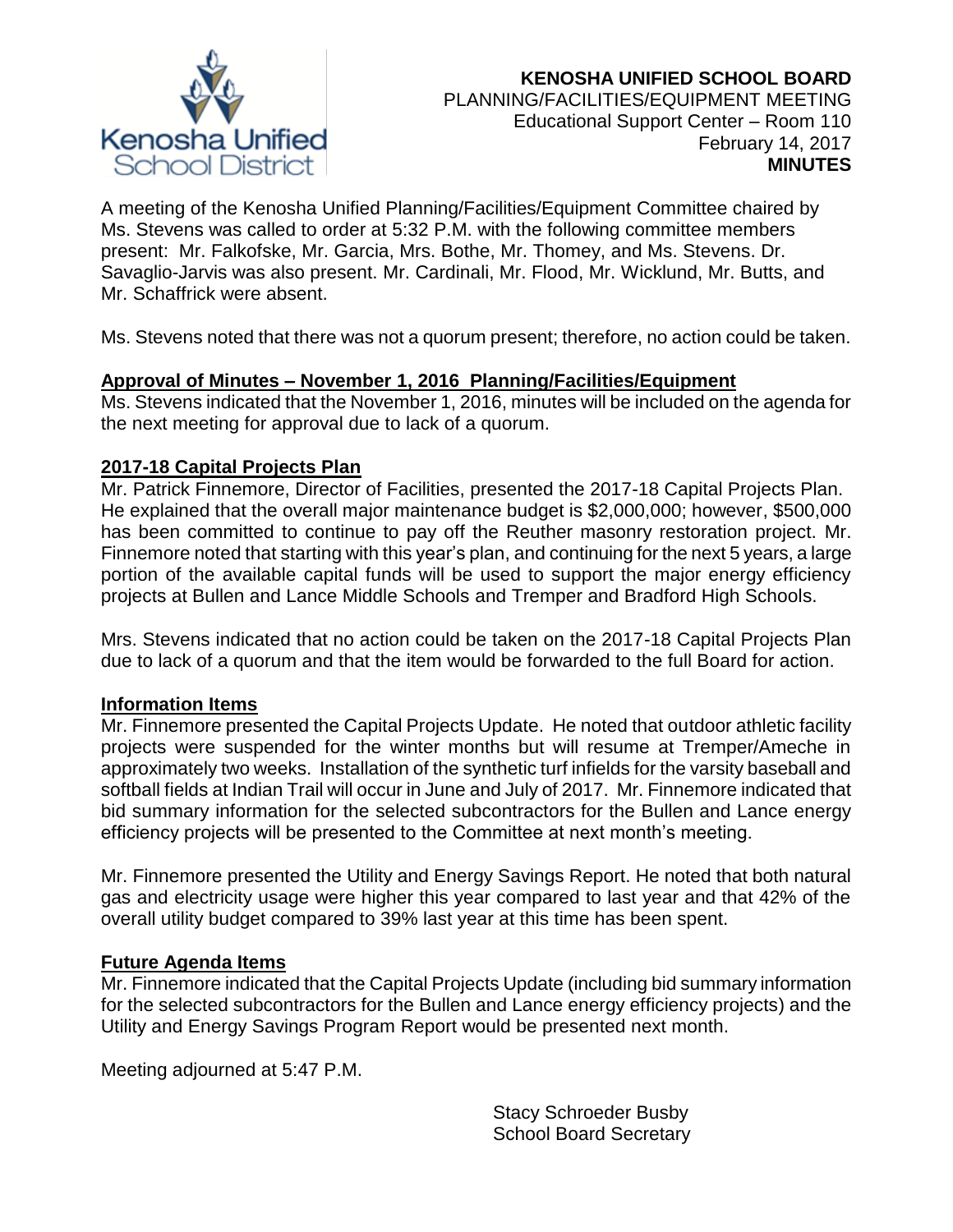

### **KENOSHA UNIFIED SCHOOL BOARD** JOINT PLANNING/FACILITIES/EQUIPMENT AND PERSONNEL/POLICY MEETING Educational Support Center – Room 110 February 14, 2017 **MINUTES**

A joint meeting of the Kenosha Unified Planning/Facilities/Equipment and Personnel/Policy Committees chaired by Ms. Stevens was called to order at 5:51 P.M. with the following committee members present: Mr. Falkofske, Mr. Garcia, Mrs. Bothe, Mr. Thomey, Mrs. Snyder, Mrs. Marks, Mrs. Stephens, Mr. Fellman, and Ms. Stevens. Dr. Savaglio-Jarvis was also present. Mr. Kunich and Mr. Moore were excused. Mr. Cardinali, Mr. Flood, Mr. Wicklund, Mr. Butts, Mr. Schaffrick, Mrs. Dahl, Mrs. Shane, and Mr. Gospodarek were absent.

Ms. Stevens noted that there was not a quorum present; therefore, no action could be taken.

### **Changes to Building Permit Fees and Regulations and Board Policies 1330 and 1331**

Mr. Patrick Finnemore, Director of Facilities, presented the Changes to Building Permit Fees and Regulations and Board Policies 1330 and 1331. He explained that the changes are being suggested to reflect the new or improved outdoor athletic high school facilities. Mr. Finnemore noted the suggested outdoor athletic fee and regulation changes, other fee and regulation changes, and the board policy and rule changes. Mr. Finnemore answered questions from Committee members.

Mrs. Stevens indicated that no action could be taken on the changes to Building Permit Fees and Regulations and Board Policies 1330 and 1331 due to lack of a quorum and that the item would be forwarded to the full Board for action.

Meeting adjourned at 6:11 P.M.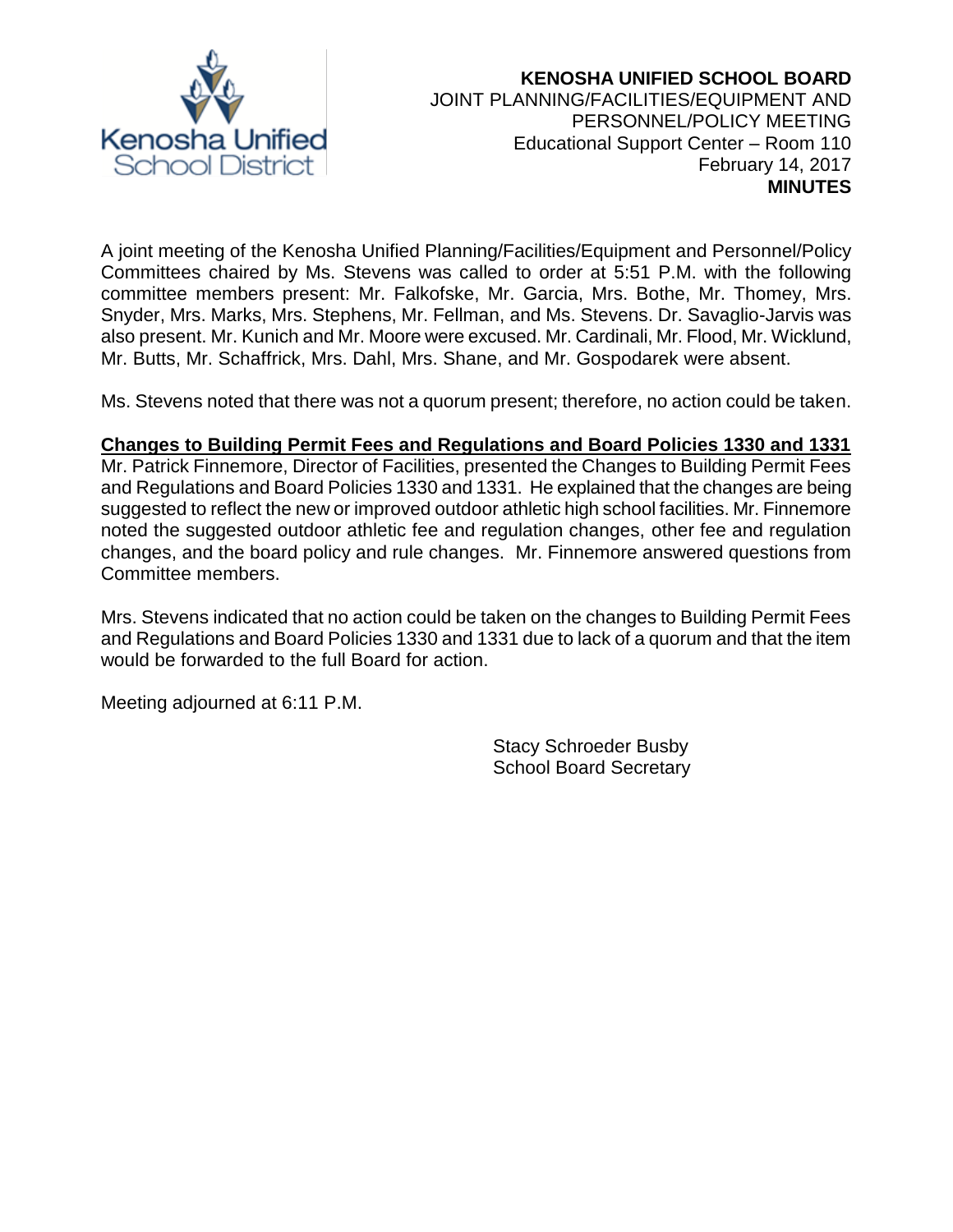

A meeting of the Kenosha Unified Personnel/Policy Committee chaired by Mrs. Snyder was called to order at 6:13 P.M. with the following committee members present: Mr. Falkofske, Mrs. Marks, Mrs. Stevens, Mr. Fellman, and Mrs. Snyder. Dr. Savaglio-Jarvis was also present. Mr. Kunich and Mr. Moore were excused. Mrs. Dahl, Mrs. Shane, and Mr. Gospodarek were absent.

Mrs. Snyder noted that there was not a quorum present; therefore, no action could be taken.

# **Approval of Minutes – January 10, 2017 Personnel/Policy**

Mrs. Snyder indicated that the January 10, 2017, minutes will be included on the agenda for the next meeting for approval due to lack of a quorum.

### **School Board Policies Update**

Mrs. Annie Petering, Chief Human Resources Officers, presented the School Board Policies Update. She explained that the Office of Human Resources reviews and updates the employee handbook each year. During the review, it was determined that several policies needed clarifying language updates, that additional language needed to be added regarding bone marrow and organ donation leave, that some cross references needed to be updated, and that some formatting changes needed to be made. There were no questions from Committee members.

Mrs. Snyder indicated that no action could be taken on the School Board Policies Update due to lack of a quorum and that the item would be forwarded to the full Board for action.

#### **Informational Items**

Mr. Kristopher Keckler, Chief Information Officer, presented the Preliminary Enrollment Projections for School Year 2017-18. He gave a PowerPoint presentation which covered the following topics: KUSD total enrollment trends, large district trends, number of births and KUSD kindergarten enrollment, 10 year trend, and cohort average.

#### **Future Agenda Items**

There were no future agenda items noted.

Meeting adjourned at 6:25 P.M.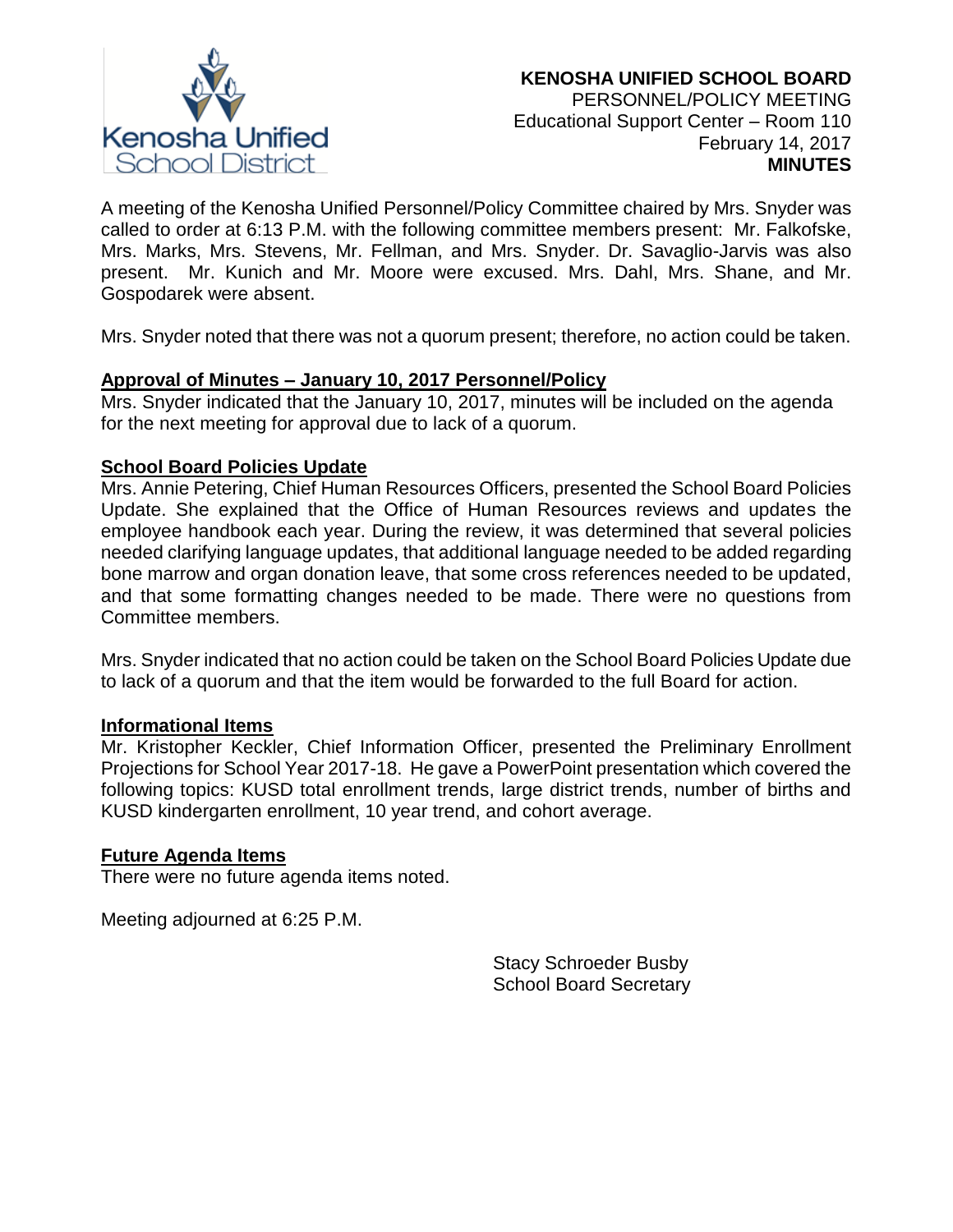

A joint meeting of the Kenosha Unified Personnel/Policy and Audit/Budget/Finance Committees chaired by Mrs. Snyder was called to order at 6:27 P.M. with the following Committee members present: Mr. Falkofske, Mrs. Marks, Mrs. Stevens, Mr. Fellman, Ms. Stevens, Mr. Wade, Mr. Battle, Mr. Holdorf, Mr. Leipski, and Mrs. Snyder. Dr. Savaglio-Jarvis was also present. Mr. Kunich, Mr. Moore, and Mr. Aceto were excused. Mrs. Dahl, Mrs. Shane, Mr. Gospodarek, Mrs. Dawson, Mr. Kent, Mr. Balk, and Mr. Potineni were absent.

Mrs. Snyder noted that there was not a quorum present; therefore, no action could be taken.

### **Strategic Direction No. 4 Planning Overview**

Mrs. Julie Housaman, Chief Academic Officer, presented Strategic Direction 4 and the correlating objectives and initiatives. She then asked Committee members to note their selfreflection thoughts, pair up with another Committee member and share input and/or feedback, and report out comments to the entire Committee.

Meeting adjourned at 6:59 P.M.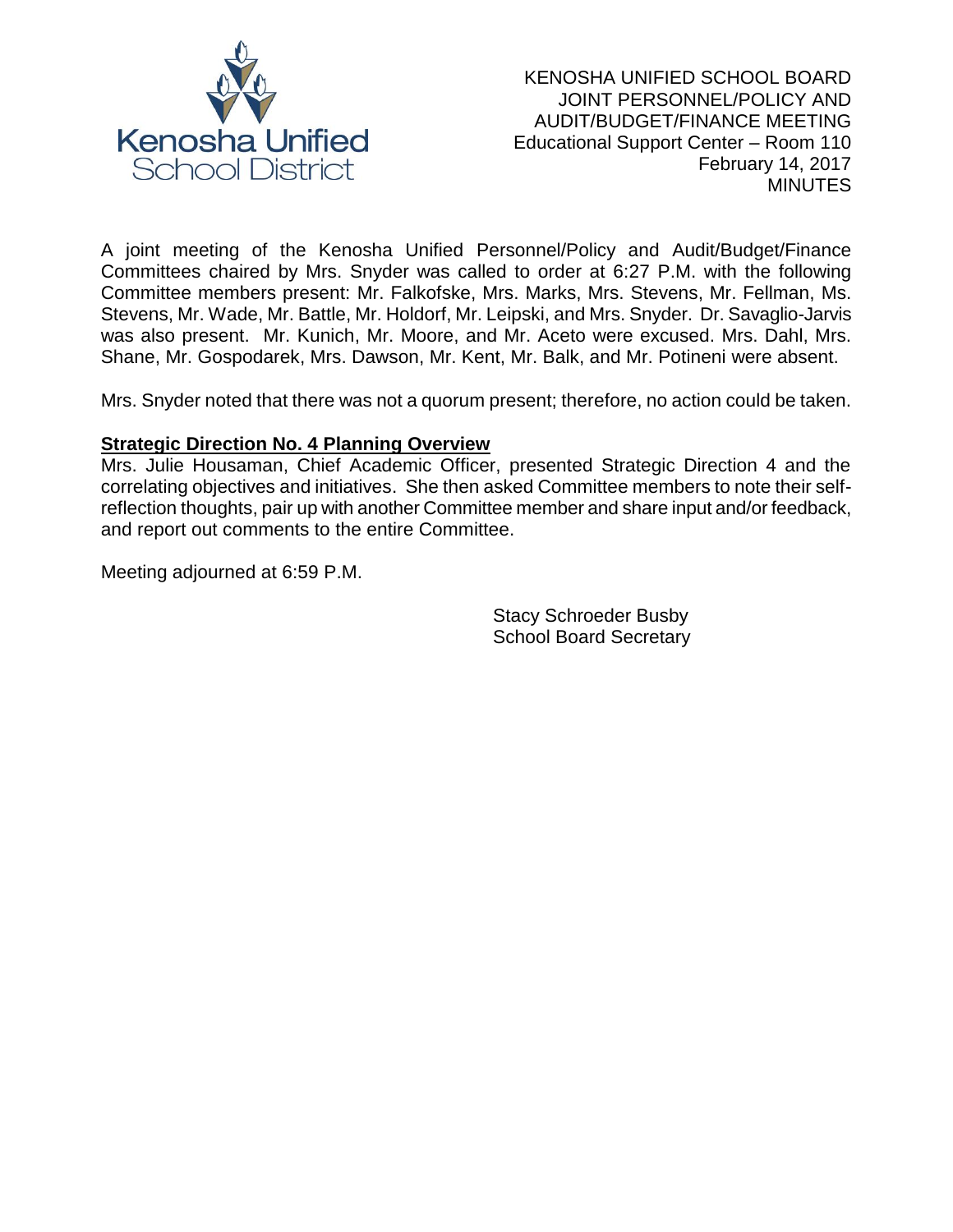

A meeting of the Kenosha Unified Audit/Budget/Finance Committee chaired by Mr. Wade was called to order at 7:02 P.M. with the following Committee members present: Ms. Stevens, Mr. Battle, Mr. Holdorf, Mr. Leipski, and Mr. Wade. Dr. Savaglio-Jarvis was also present. Mr. Kunich and Mr. Aceto were excused. Mrs. Dawson, Mr. Kent, Mr. Balk, and Mr. Potineni were absent.

Mr. Wade noted that there was not a quorum present; therefore, no action could be taken.

# **Approval of Minutes – January 10, 2017 Audit/Budget/Finance**

Mr. Wade indicated that the January 10, 2017, minutes will be included on the agenda for the next meeting for approval due to lack of a quorum.

# **Building Our Future Partnership (Strive Together)**

Dr. Savaglio-Jarvis presented the Building Our Future Partnership (Strive Together). She explained that the District was approached with a proposal for a partnership with the Building Our Future organization which is based on the Strive Together initiative. Building Our Future is a partnership that works to align efforts, outcomes, and help all students attain academic excellence by providing an all-inclusive solution based on the Strive Together Theory of Action. The collective impact approach centers around the following four principles: engaging the community by uniting all sectors around a single goal, focusing on eliminating locally defined disparities by identifying best practices, developing a culture of continuous improvement by using data to drive decisions, and leveraging existing assets by expanding what works.

Mr. Tarik Hamdan, Chief Financial Officer, explained that the funding source for the Building Our Future Partnership (Strive Together) would be the Community Program and Services Fund, also referred to as Fund 80, which is separate from the District's operational budget. The Community Program and Services Fund is used to account for activities outside of the District's regular instructional time periods which serve the community.

Dr. Savaglio-Jarvis and Mr. Battle answered questions from Committee members.

Mr. Wade indicated that no action could be taken on the Building Our Future Partnership (Strive Together) due to lack of a quorum and that the item would be forwarded to the full Board for action.

# **Information Items**

Mr. Hamdan presented the Monthly Financial Statements. He noted that expected-to-actual salary financial information will look higher due to the one-time payment of stipends. He indicated that it should not be of concern and that it is being monitored. Mr. Hamdan provided Committee members with an update on District position vacancies. Ms. Stevens requested additional information pertaining to hard to fill positions and the money associated with those positions.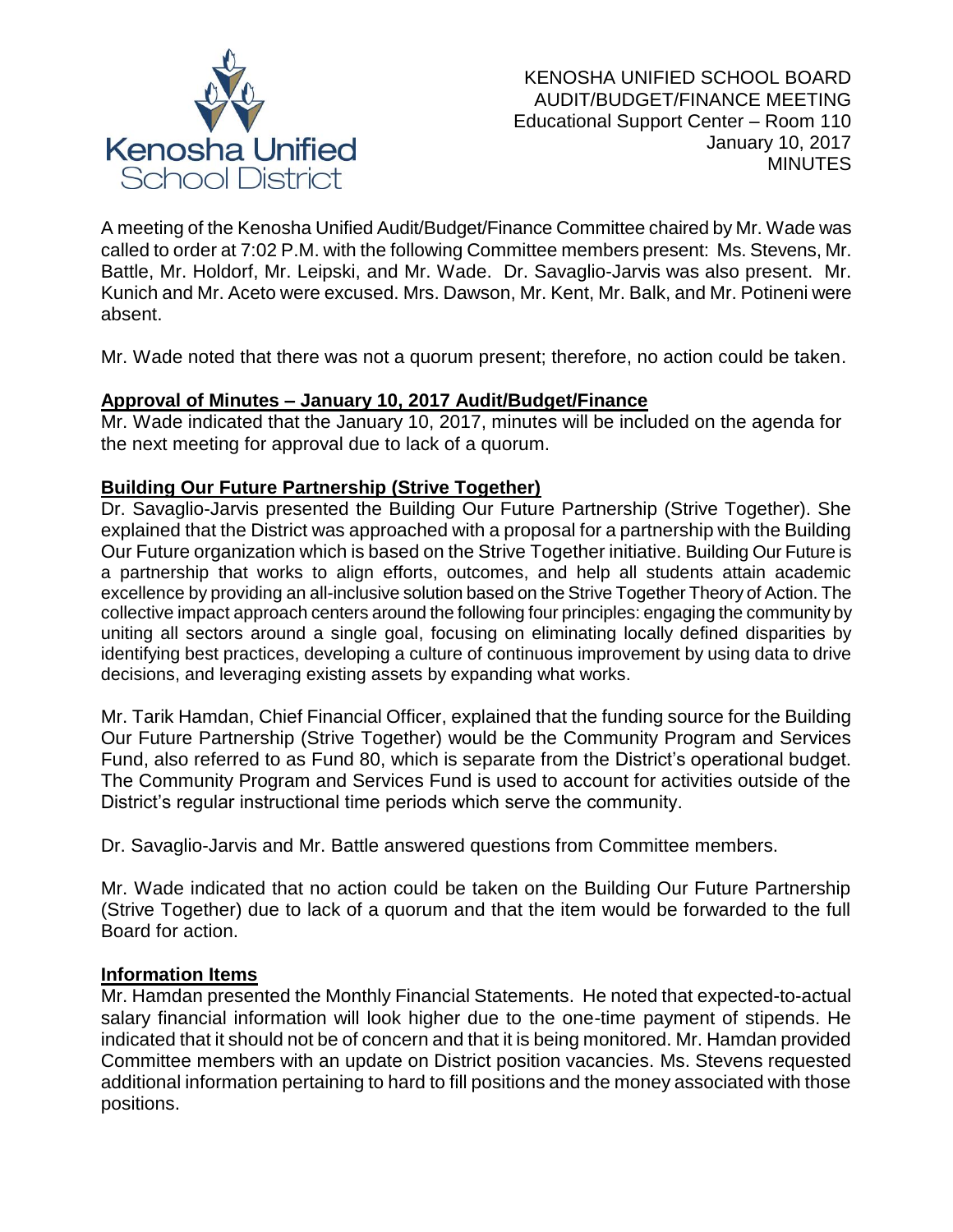Mr. Hamdan presented the Summary of Grant Activity. He noted that this report is presented quarterly and that no substantial grants have been received since the last presentation. There were no questions from Committee members.

# **Future Agenda Items**

Mr. Wade indicated that the Monthly Financial Statements would be presented in March.

Meeting adjourned at 7:22 P.M.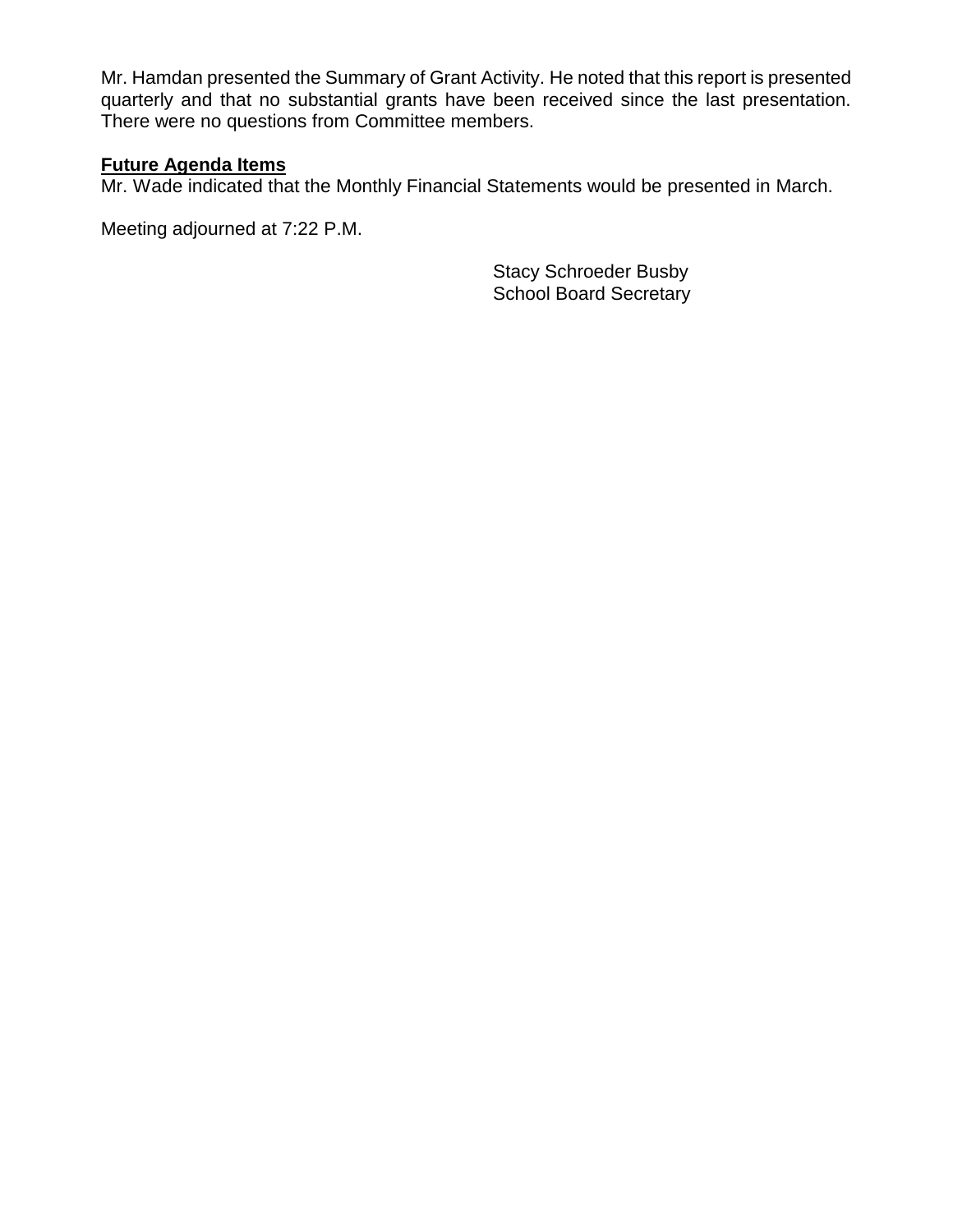

A joint meeting of the Kenosha Unified Audit/Budget/Finance and Curriculum/Program Committees chaired by Mr. Wade was called to order at 7:24 P.M. with the following Committee members present: Ms. Stevens, Mr. Battle, Mr. Holdorf, Mr. Leipski, Mr. Garcia, Mrs. Snyder, Mrs. Karabetsos, Dr. Werwie, and Mr. Wade. Dr. Savaglio-Jarvis was also present. Mr. Kunich, Mr. Aceto, and Mrs. Hamilton were excused. Mrs. Dawson, Mr. Kent, Mr. Balk, Mr. Potineni, Dr. Evans, Ms. Riese, and Mr. Ghouse were absent.

Mr. Wade noted that there was not a quorum present; therefore, no action could be taken.

# **Mary Frost Ashley Charitable Trust**

Ms. Patricia Demos, Community School Relations Coordinator, presented the Mary Frost Ashley Charitable Trust. She explained that since 2010, the District has applied for and received funding from the Mary Frost Ashley Charitable Trust for back to school supplies, parent and student education and learning experiences, parent leadership training, the District's recognition program, annual Alcohol, Tobacco, and Other Drugs Awareness Student Recognition Brunch, as well as playground equipment for one elementary school. During the 2017-18 school year, the district plans to initiate several new programs to further develop and strengthen the comprehensive parent education training and family interactive learning experiences, expand student learning opportunities through support of high school student groups, strengthen the sustainability of the district's Recognition Program, and support the annual Alcohol, Tobacco and Other Drugs Awareness Student Recognition Brunch. Permission is requested to submit this one-year grant proposal titled Framework for Healthy Youth Development: Expanding Family Learning and Student Engagement Program in the amount of \$117,125 to the Mary Frost Ashley Charitable Trust.

Mr. Wade indicated that no action could be taken on the Mary Frost Ashley Charitable Trust due to lack of a quorum and that the item would be forwarded to the full Board for action.

Meeting adjourned at 7:27 P.M.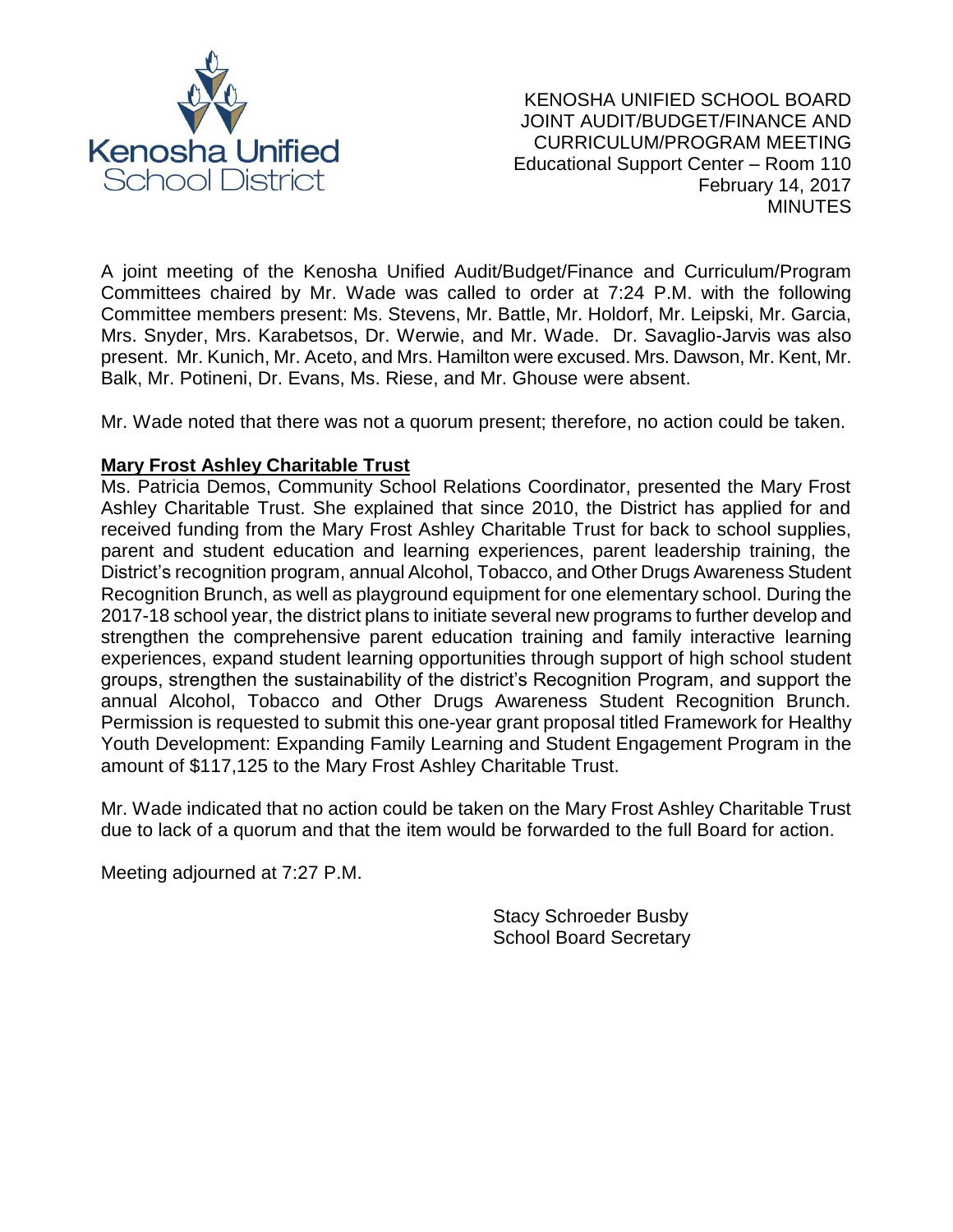

A meeting of the Kenosha Unified Curriculum/Program Committee chaired by Mr. Wade was called to order at 7:27 P.M. with the following committee members present: Mr. Garcia, Mrs. Snyder, Mrs. Karabetsos, Dr. Werwie, and Mr. Wade. Dr. Savaglio-Jarvis was also present. Mrs. Hamilton was excused. Dr. Evans, Ms. Riese, and Mr. Ghouse were absent.

# **Approval of Minutes – January 10, 2017 Curriculum/Program**

Mrs. Snyder moved to approve the minutes a contained in the agenda. Mr. Garcia seconded the motion. Unanimously approved.

# **Information Technology Course Change Proposal for LakeView Technology Academy**

Ms. Julie Housaman, Chief Academic Officer, presented the Information Technology Course Change Proposal for LakeView Technology Academy. She noted that it has been determined that alternate courses should be proposed to shift the focus of the senior curriculum to favor programming over web development as that is the primary focus for LakeView. Approval is being sought for the removal of three courses formerly approved for the 2017-18 school year and the addition of two courses as detailed in the report.

Mrs. Snyder moved to forward the attached course proposals and course elimination requests for the Information Technology Curriculum at LakeView Technology Academy to the full School Board for consideration. Dr. Werwie seconded the motion. Unanimously approved.

# **Engineering Course Change Proposals for LakeView Technology Academy**

Mrs. Housaman presented the Engineering Course Change Proposal for LakeView Technology Academy. She indicated that LakeView, under the guidance of Gateway Technical College, is proposing an update to the upper-level instructional program as well as some new courses that focus on computer numerical control (CNC) for the 2017-18 school year. With the proposed changes, engineering students, by the time of graduation, have the opportunity to earn a certificate as a mechanical maintenance technician, a certificate as a CNC operator, and be halfway through a certificate as an electromechanical maintenance technician. Approval is requested for the removal of the four courses and the addition of the five courses detailed in the report.

Mrs. Snyder moved to forward the course proposals and course elimination requests from LakeView Technology Academy to the full Board for consideration. Mr. Garcia seconded the motion. Unanimously approved.

# **New Course Proposal: Computer Science 2**

Mrs. Housaman presented the New Course Proposal: Computer Science 2. She explained that in February 2016, the Board approved the addition of Computer Science Fundamentals for the middle schools. The introductory computer science curriculum has now been expanded to include Computer Science 2; therefore, approval is sought for the addition of this course to develop a second middle school elective course to provide additional opportunities for students to explore this growing career pathway. Due to space limitations on course